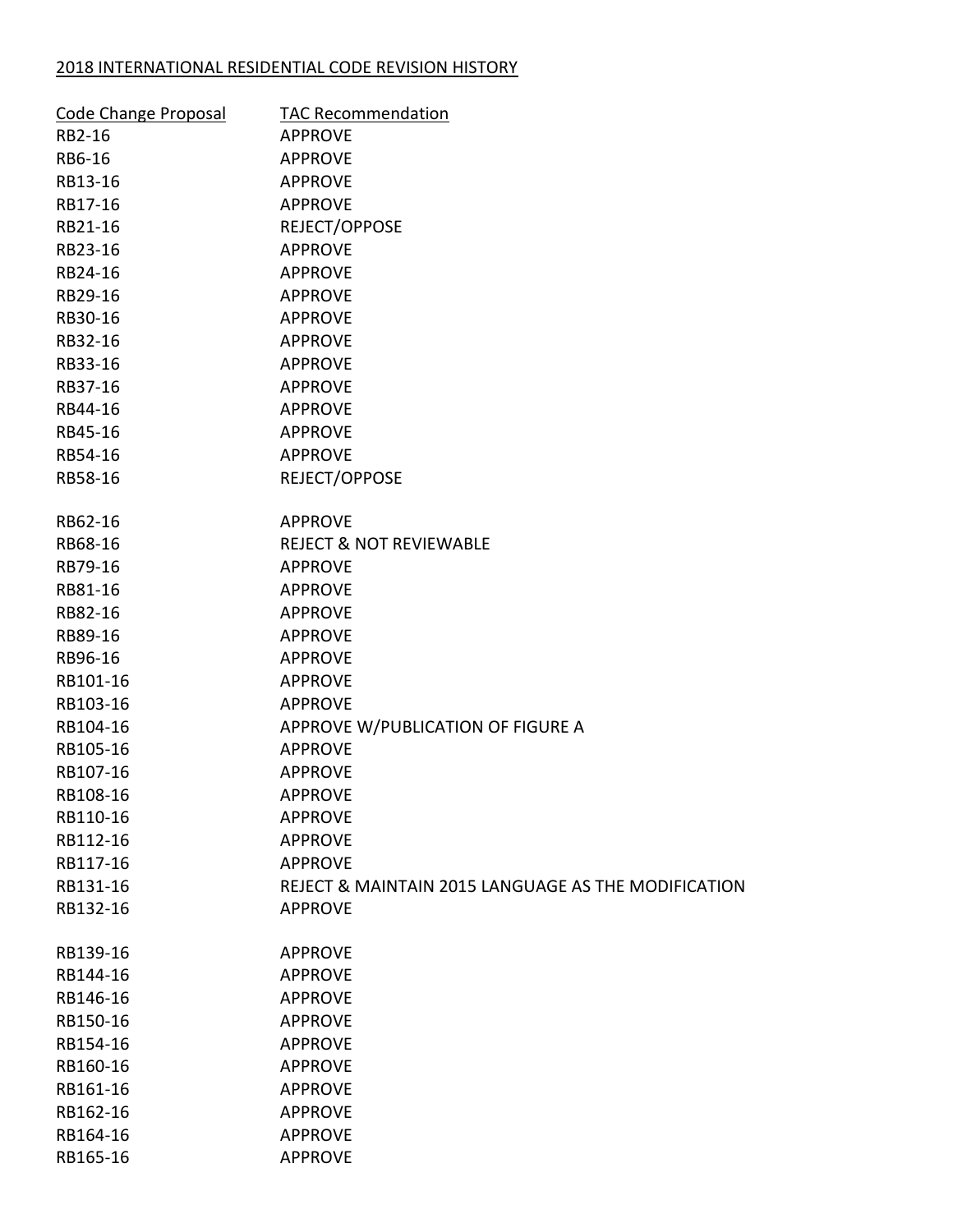| RB166-16 | APPROVE & ACCEPT APPROVED AS MODIFIED          |
|----------|------------------------------------------------|
| RB167-16 | <b>APPROVE</b>                                 |
| RB168-16 | <b>APPROVE</b>                                 |
| RB171-16 | <b>APPROVE</b>                                 |
| RB172-16 | <b>APPROVE</b>                                 |
|          |                                                |
| RB173-16 | <b>APPROVE</b>                                 |
| RB176-16 | <b>APPROVE</b>                                 |
| RB177-16 | <b>APPROVE</b>                                 |
| RB178-16 | <b>APPROVE</b>                                 |
| RB179-16 | <b>APPROVE</b>                                 |
| RB181-16 | <b>APPROVE</b>                                 |
| RB184-16 | OPPOSE, REMAIN W/2015 LANGUAGE                 |
| RB187-16 | MODIFY TO 2021 LANGUAGE                        |
| RB189-16 | <b>APPROVE</b>                                 |
| RB192-16 | <b>APPROVE</b>                                 |
| RB195-16 | <b>APPROVE</b>                                 |
|          |                                                |
| RB198-16 | APPROVE (NOT REVIEWABLE & PRESENTLY IN PA UCC) |
| RB200-16 | <b>APPROVE</b>                                 |
| RB202-16 | <b>APPROVE</b>                                 |
| RB203-16 | <b>APPROVE</b>                                 |
| RB205-16 | <b>APPROVE</b>                                 |
| RB206-16 | <b>APPROVE</b>                                 |
| RB207-16 | <b>APPROVE</b>                                 |
| RB208-16 | <b>APPROVE</b>                                 |
| RB209-16 | <b>APPROVE</b>                                 |
| RB210-16 | <b>APPROVE</b>                                 |
| RB212-16 | <b>APPROVE</b>                                 |
| RB213-16 | <b>APPROVE</b>                                 |
| RB214-16 | <b>APPROVE</b>                                 |
| RB218-16 | <b>NOT REVIEWABLE</b>                          |
|          |                                                |
| RB219-16 | <b>APPROVE</b>                                 |
| RB220-16 | <b>APPROVE</b>                                 |
| RB221-16 | <b>APPROVE</b>                                 |
| RB226-16 | <b>APPROVE</b>                                 |
| RB227-16 | <b>APPROVE</b>                                 |
| RB228-16 | <b>APPROVE</b>                                 |
| RB229-16 | <b>NOT REVIEWABLE</b>                          |
| RB230-16 | <b>NOT REVIEWABLE</b>                          |
| RB231-16 | <b>NOT REVIEWABLE</b>                          |
| RB233-16 | <b>NOT REVIEWABLE</b>                          |
| RB234-16 | <b>NOT REVIEWABLE</b>                          |
| RB235-16 | <b>NOT REVIEWABLE</b>                          |
| RB237-16 | <b>NOT REVIEWABLE</b>                          |
| RB239-16 | <b>NOT REVIEWABLE</b>                          |
| RB240-16 | <b>NOT REVIEWABLE</b>                          |
| RB241-16 | <b>NOT REVIEWABLE</b>                          |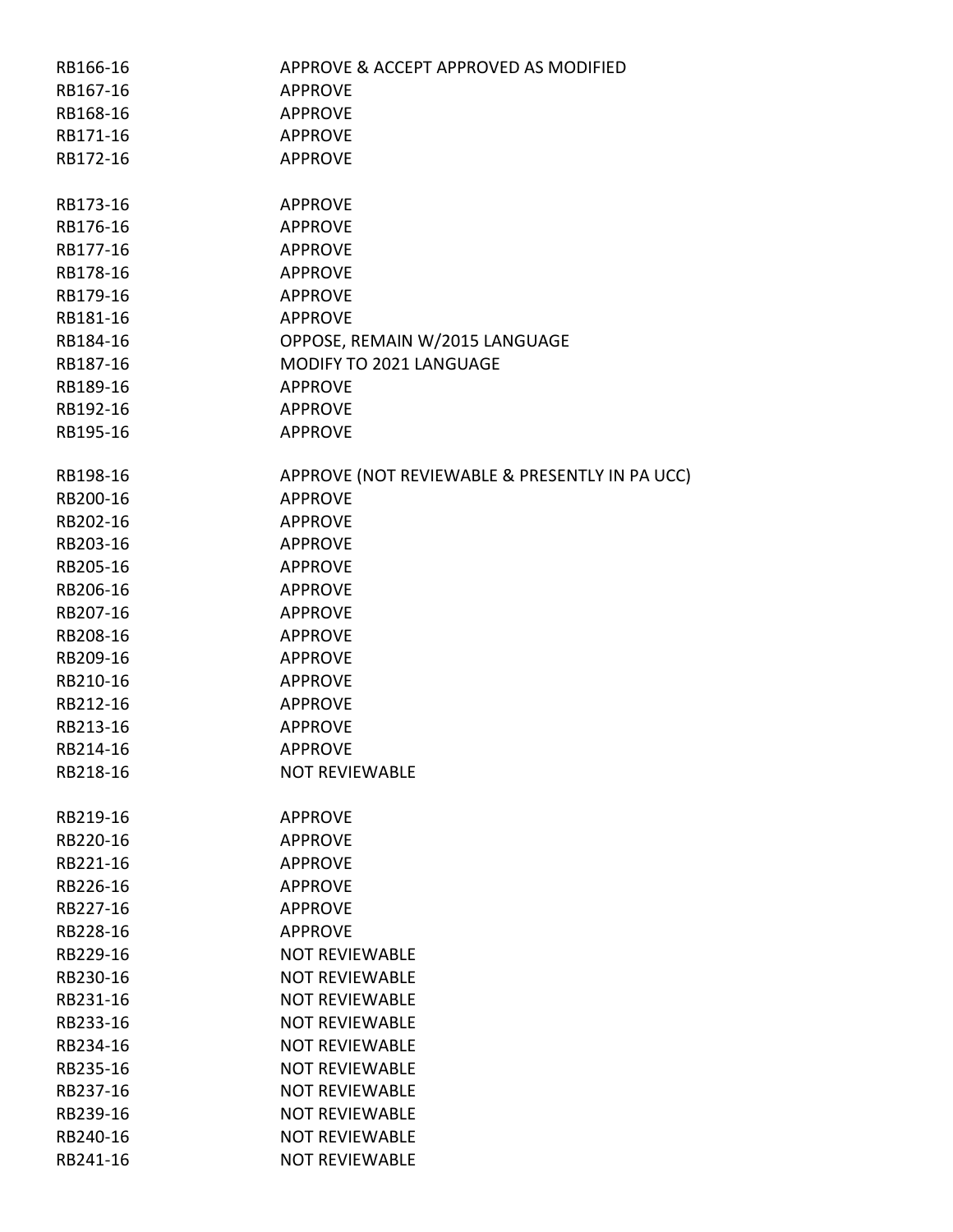| RB243-16 | <b>NOT REVIEWABLE</b>                                               |
|----------|---------------------------------------------------------------------|
| RB244-16 | <b>NOT REVIEWABLE</b>                                               |
| RB245-16 | <b>NOT REVIEWABLE</b>                                               |
|          |                                                                     |
| RB248-16 | <b>APPROVE</b>                                                      |
| RB249-16 | <b>APPROVE</b>                                                      |
| RB254-16 | <b>APPROVE</b>                                                      |
| RB259-16 | <b>APPROVE</b>                                                      |
| RB260-16 | <b>APPROVE</b>                                                      |
| RB261-16 | <b>APPROVE</b>                                                      |
| RB264-16 | <b>APPROVE</b>                                                      |
| RB265-16 | <b>APPROVE</b>                                                      |
| RB276-16 | APPROVED AS MODIFIED, QADD MODIFICATION COMMENTS TO PROPOSED        |
|          | <b>SECTION</b>                                                      |
| RB280-16 | <b>APPROVE</b>                                                      |
| RB282-16 | <b>APPROVE</b>                                                      |
| RB283-16 | <b>APPROVE</b>                                                      |
| RB284-16 | <b>APPROVE</b>                                                      |
| RB296-16 | <b>APPROVE</b>                                                      |
|          |                                                                     |
| RB303-16 | <b>APPROVE</b>                                                      |
| RB305-16 | <b>APPROVE</b>                                                      |
| RB307-16 | <b>APPROVE</b>                                                      |
| RB308-16 | <b>APPROVE</b>                                                      |
| RB309-16 | <b>APPROVE</b>                                                      |
| RB310-16 | <b>APPROVE</b>                                                      |
| RB314-16 | <b>APPROVE</b>                                                      |
| RB315-16 | <b>APPROVE</b>                                                      |
| RB319-16 | <b>APPROVE</b>                                                      |
| RB321-16 | <b>APPROVE</b>                                                      |
| RB323-16 | <b>APPROVED W/MODIFIATIONS</b>                                      |
|          | R806.1; REMOVE "AND SHALL BE PROTECTED TO PREVENT THER ENTRY OF     |
|          | BORDS, RODENTS, SNAKES AND OTHER SIMILAR CREATURES."                |
|          | R806.3: REMOVE "BLOCKING, BRIDGING AND INSULATION" AND REPLACE WITH |
|          | "NOTHING."                                                          |
| RB324-16 | OPPOSE, REMAIN W/2015 LANGUAGE                                      |
| RB325-16 | <b>APPROVE</b>                                                      |
| RB326-16 | <b>APPROVE</b>                                                      |
| RB327-16 | <b>APPROVE</b>                                                      |
| RB339-16 | <b>APPROVE</b>                                                      |
| RB341-16 | <b>APPROVE</b>                                                      |
| RB343-16 | <b>APPROVE</b>                                                      |
| RB345-16 | <b>APPROVE</b>                                                      |
| RB351-16 | <b>APPROVE</b>                                                      |
| RB354-16 | <b>APPROVE</b>                                                      |
| RB359-16 | OPPOSE, SUPPORT OF PUBLIC COMMENT FOR APPROVAL                      |
| RB360-16 | <b>APPROVE</b>                                                      |
|          |                                                                     |
| RB365-16 | <b>APPROVE</b>                                                      |